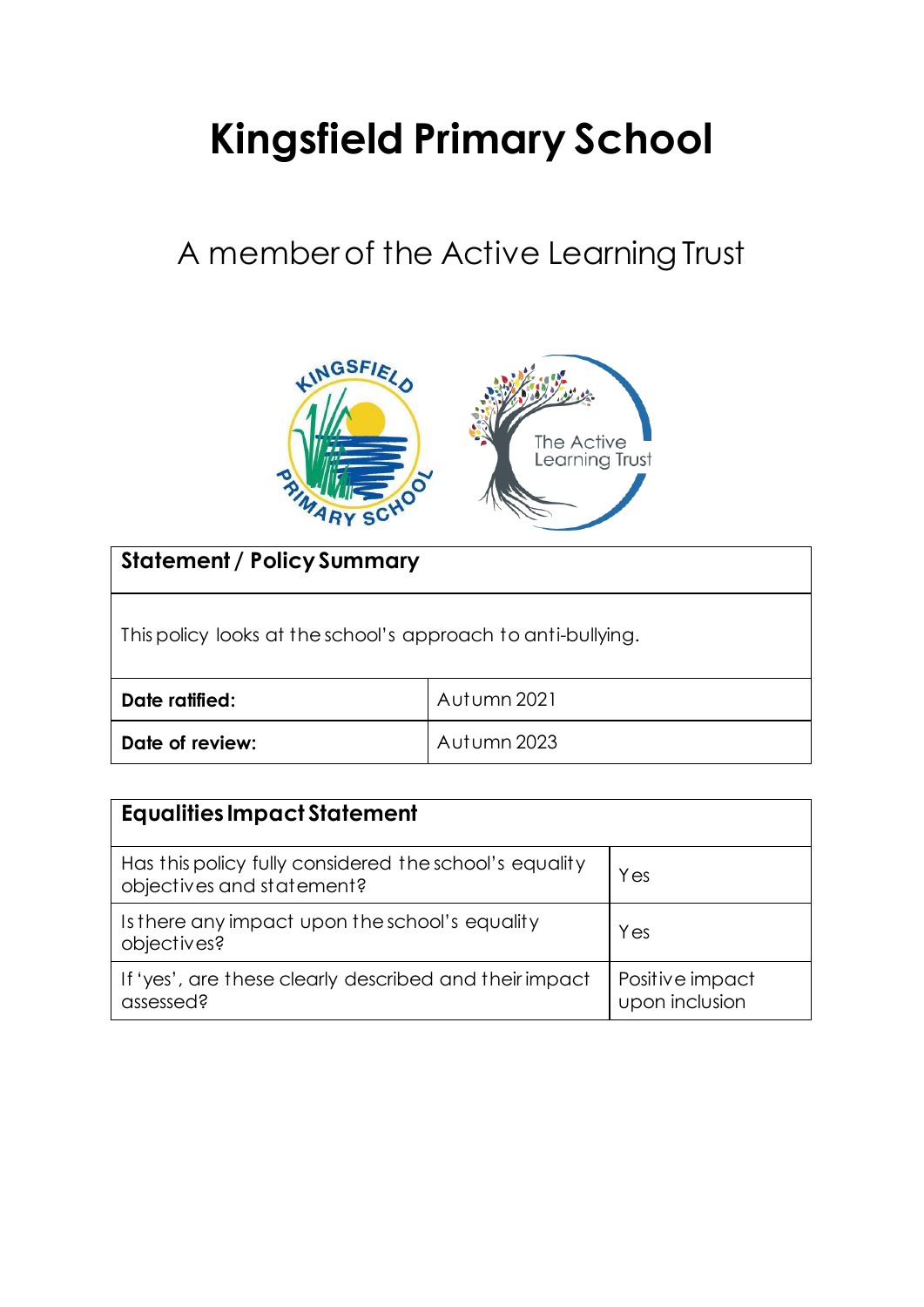# 1. Principles and Values

As a school, we take bullying and its impact seriously. Pupils and parents / carers should be assured that known incidents of bullying will be responded to; bullying will not be tolerated at any level. The school will seek ways to counter the effects of bullying that may occur within school or in the local community. The nurturing, inclusive ethos of our school fosters high expectations of behaviour and we will consistently challenge behaviour displayed by any stakeholder that falls below this. We want staff and pupils to feel safe and confident in seeking appropriate support. Everyone has a responsibility for safeguarding and promoting the well-being of children in our care.

## 2. Objectives of this policy

We hope that this policy supports the following objectives:

- All governors, staff, pupils, parents and carers understand what bullying is (and is not.)
- All governors and staff know what the school policy is on bullying and how to follow it when bullying is reported.
- All pupils and parents / carers understand what the school policy is on bullying and what they should do if bullying arises.

The aim of this policy is to work together to ensure that our school is a safe place for children and adults to be; whether the school community is directly or indirectly affected by bullying or not.

# 3. What is bullying?

Bullying is unacceptable behaviour used by an individual or group - usually repeated over time - that intentionally hurts another individual or group either physically or emotionally. It can be hidden and subtle or overt and intimidating. In other words, bullying at Kingsfield Primary School is considered to be unacceptable behaviour which occurs repeatedly and on purpose. Bullying may also be related to race, gender, religion, culture, SEN or disability.

It is important to understand that bullying is not the odd occasion of falling out with friends, name calling, arguments or when the occasional trick or joke is played on someone. It is bullying if it is done several times on purpose (STOP). Children sometimes fall out or say things because they are upset. It is an important part of a child's development to learn how to deal with friendship breakdowns. We all have to learn how to deal with these situations and develop social skills to repair relationships.

The DfE states the following on their website [\(https://www.gov.uk/bullying-at](https://www.gov.uk/bullying-at-school/bullying-adefinition)[school/bullying-adefinition](https://www.gov.uk/bullying-at-school/bullying-adefinition)):

*There is no legal definition of bullying. However, it's usually defined as behaviour that is:* 

- *Repeated.*
- *Intended to hurt someone either physically or emotionally.*
- Often aimed at certain groups, for example because of race, religion, gender or *sexual orientation. It takes many forms and can include:*
- *Physical assault.*
- *Teasing.*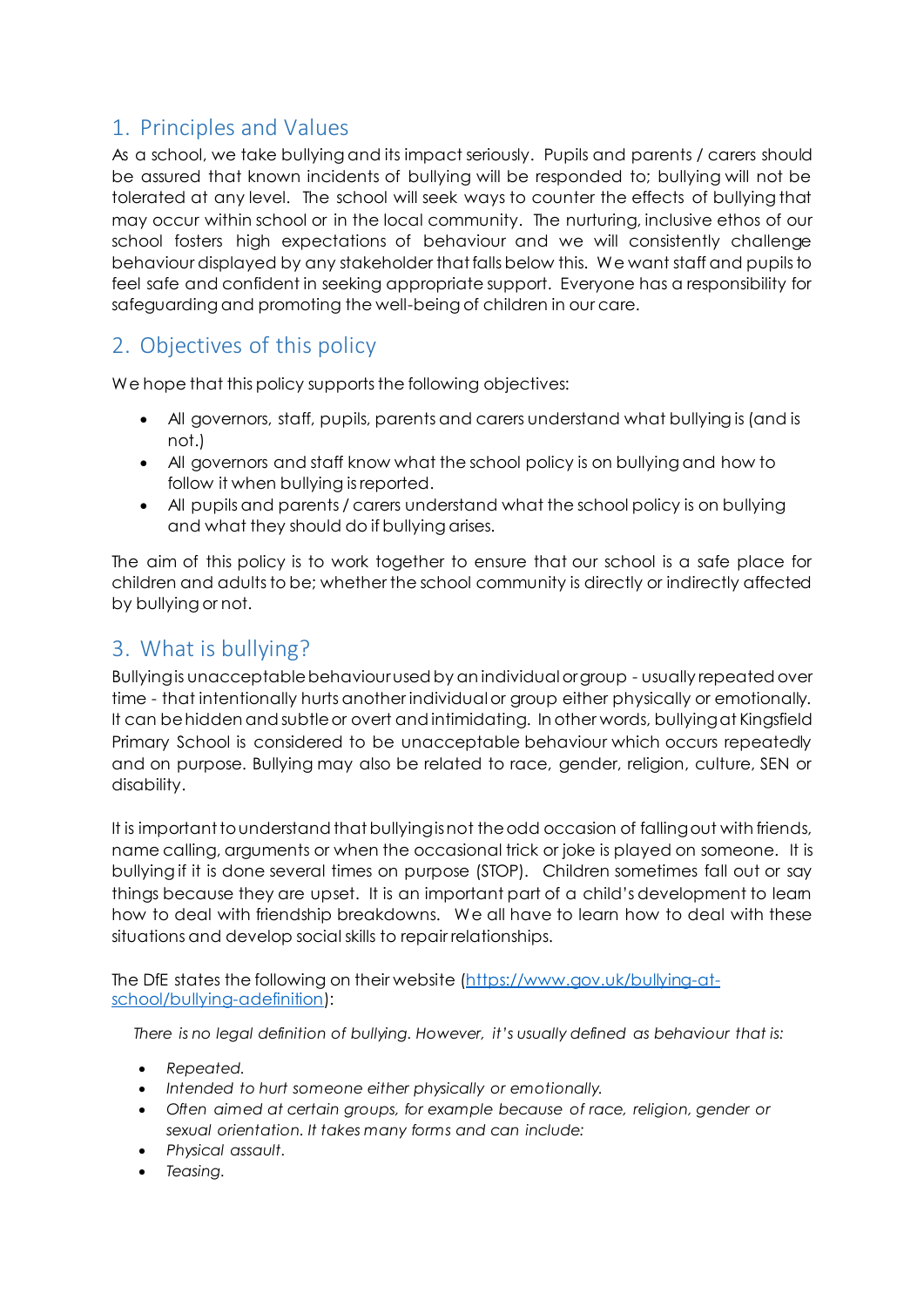- *Making threats.*
- *Name calling.*
- *Cyberbullying - bullying via mobile phone or online*

#### 4. Prevention

We use a variety of methods to support children and staff in preventing and understanding the consequences of bullying through class assemblies, PSHE and citizenship lessons, SMSC Curriculum, Collective Worship and assemblies, staff training and our general ethos. We regularly invite professionals in to talk to the children and staff about prevention and keeping safe. The ethos and working philosophy of our school means that all staff actively encourage children to have respect for each other and for other people's property. Demonstration of our core values leads to praise wherever possible; positive behaviour is rewarded. Staff must be vigilant of all bullying behaviours. Friendship groups may bring about the imbalance of power and must be led towards welcoming others to join them and not excluding others from their group. Staff must reinforce a general message that children do not have to be friends with everyone but they must be respectful of everyone else's feelings and be kind to each other.

## 5. Responding to reports

Our school has an agreed procedure for responding consistently to incidents or allegations of bullying. Direct action to respond to incidents of bullying occurs within a context which reminds all pupils that bullying behaviour is unacceptable to the school and will not be tolerated. At Kingsfield Primary School, all pupils are encouraged to report incidents of bullying whether they have been bullied or have witnessed bullying. We will then investigate the incident and decide on an appropriate course of action. When responding to incidents involving any type of bullying, we will consider the situation in relation to our safeguarding policy and procedures. Statutory guidance on safeguarding pupils identifies 'Emotional Abuse' as featuring 'serious bullying causing children frequently to feel frightened or in danger; or the exploitation or corruption of children'. In cases of severe or persistent bullying, staff will liaise with the Designated Person for Child Protection, particularly where there are concerns that a child or young person may be suffering or likely to suffer significant harm in terms of emotional abuse.

#### 6. Stages of Intervention

The procedure and stages in responding effectively to bullying at our school are:

#### **Stage 1: Monitor and record behaviour and relationship issues**

The school follows a clear pastoral support system which enables challenging behaviour and relationship problems to be identified, recorded and addressed. This process is part of the school's overall behaviour policy. It supports the detection of bullying and allows for intervention at an early stage. The school's aim is to prevent bullying from taking place in the first place and this means that staff are proactive and vigilant, monitoring peer group dynamics and friendships throughout the school day.

Our school will use our own definition of bullying to assess situations as they arise and judge whether or not bullying has occurred or where a pattern of potential bullying behaviour may be developing.

The way in which we record information will be in line with GDPR but also aligned to the needs of the victim; all bullying incidents are record on MyConcern.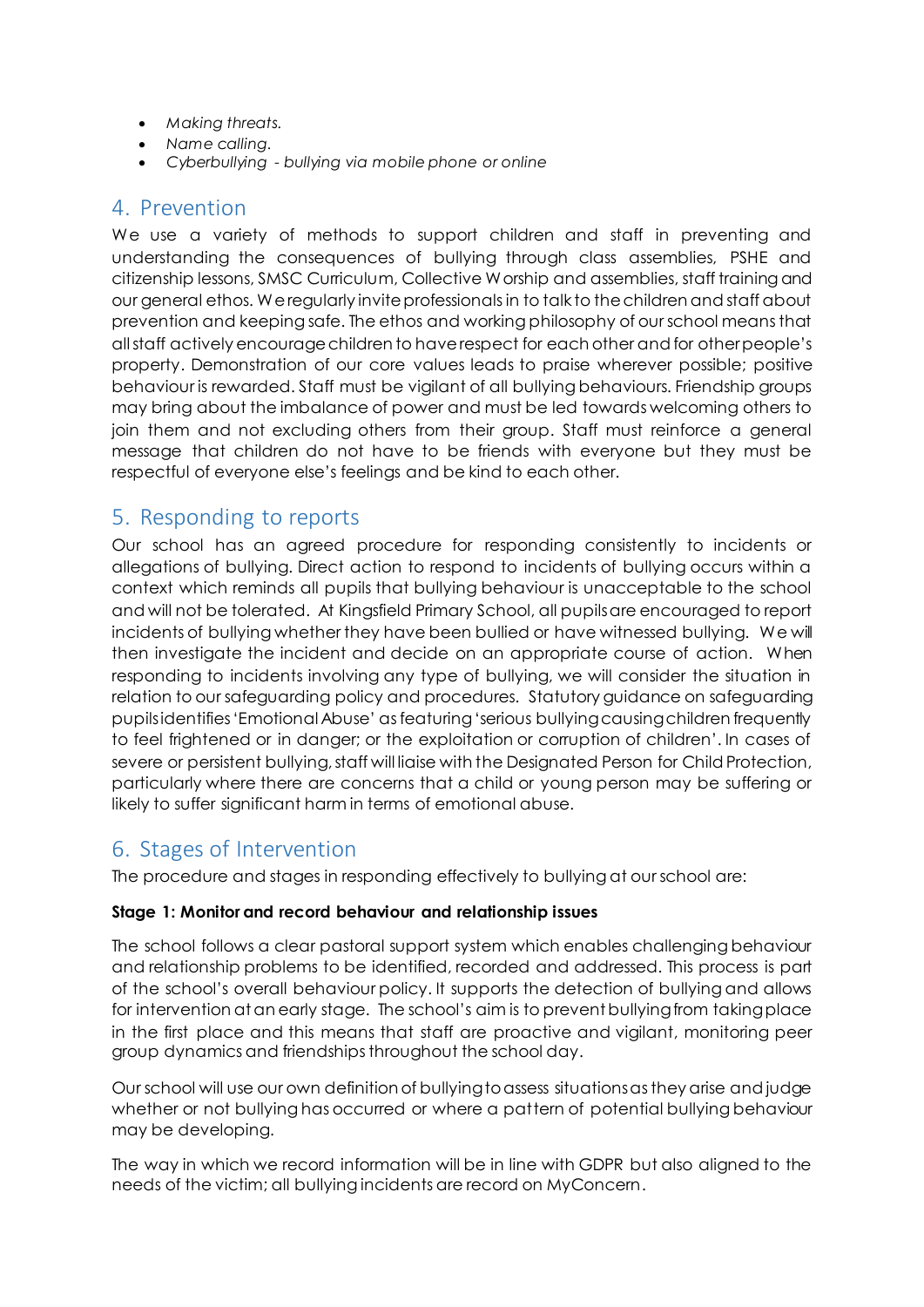#### **Stage 2: Investigation**

First make the victim feel safe. When the child is ready, take their reports of being bullied seriously and acknowledge their concerns.

Talk to all witnesses and the perpetrator to gather a full perspective on the incident. All parties involved will be treated in the same manner to ensure fairness.

Record the actions and strategies required to try to resolve the situation on MyConcern and let the Headteacher or member of the senior leadership team know of the concerns. When an incident of bullying is reported, the school will endeavour to make a written record of this incident within 24 hours of the incident occurring. Written records are factual and, where opinions are offered, these will be based on factual evidence. Recording incidents helps to build a picture of behaviour patterns in school e.g. who, when, how, what action was or is to be taken. It enables the school to manage individual cases effectively and monitor and evaluate the effectiveness of strategies.

#### **Stage 3: Responding to an incident**

All incidents of bullying will be responded to seriously and the behaviour of those who have been bullying will be challenged. Parents of all parties involved will be informed at the earliest available opportunity. It will be made clear that such behaviour is unacceptable and will be dealt with seriously. In all cases of bullying, the school will initially consider the use of a restorative approach to resolving the situation which may include Circle Time, restorative justice conferences, additional staff training and a renewed focus within PSHE lessons.

Our school believes that anyone causing harm should be held to account for their behaviour.

This means:

- Accepting responsibility for the harm caused to the individual being bullied;
- Accepting responsibility for the harm caused to others (for example staff, friends or family);
- Recognising the need to take action to begin to repair the harm caused; and
- Agreeing a range of actions in conjunction with all those involved- which will be monitored over an agreed period of time.
- The school will consider the use of disciplinary sanctions when responding to incidents of bullying. Again, Parents / Carers of the children involved will be updated on actions to be taken. This may be where our school's restorative approach has failed to prevent further incidents of bullying. Where appropriate, our school may use sanctions in conjunction with the school's restorative approach. Sanctions will be applied fairly and proportionately in accordance with the school's behaviour policy, taking account of any Special Educational Needs or Disabilities that the child may have.

Disciplinary sanctions are intended to:

- Impress on the perpetrator that what they have done is unacceptable.
- Deter them from repeating that behaviour.
- Signal to other pupils that the behaviour is unacceptable and deter them from doing it.